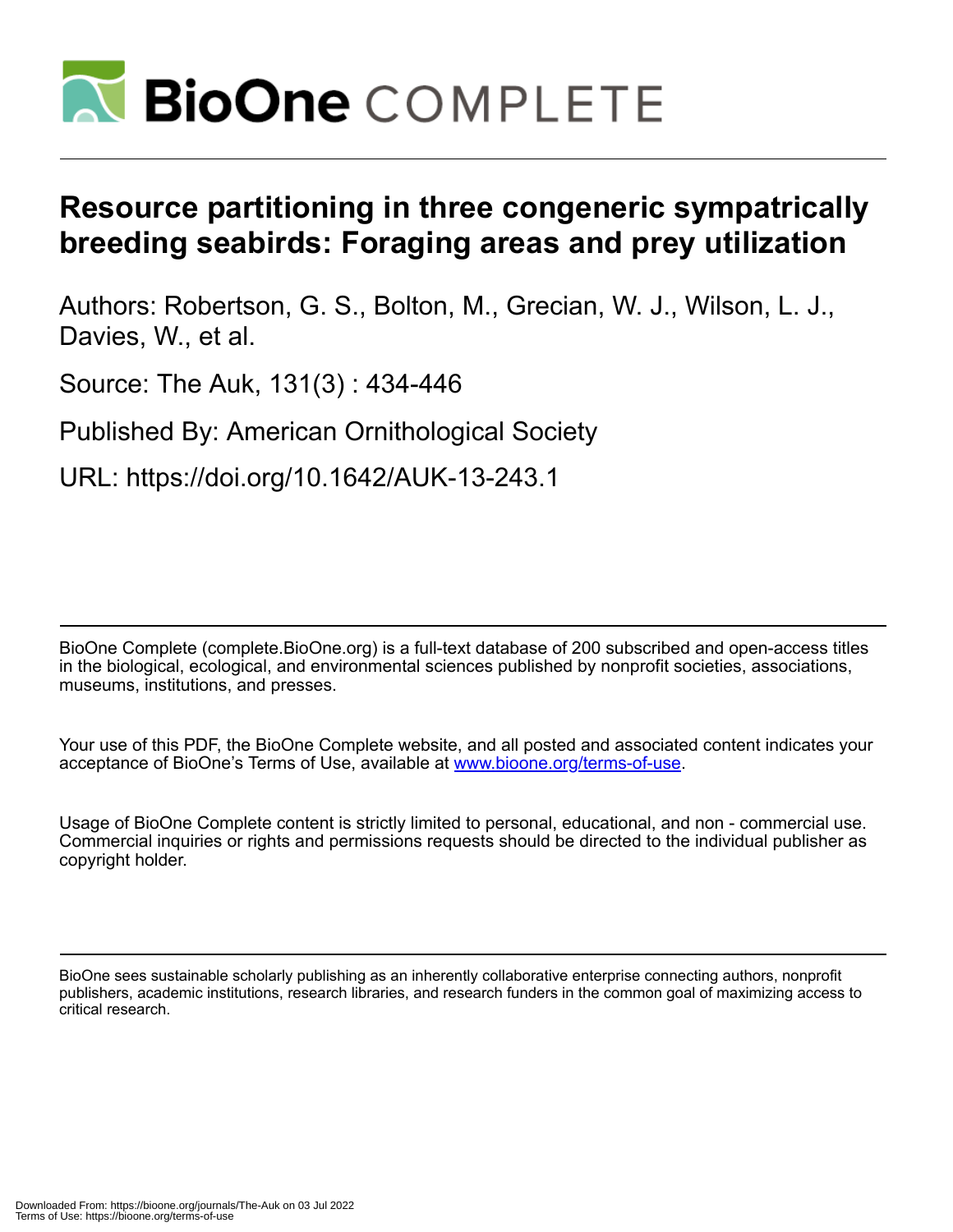

RESEARCH ARTICLE

# Resource partitioning in three congeneric sympatrically breeding seabirds: Foraging areas and prey utilization

G. S. Robertson, $^{1*}$  M. Bolton, $^{2}$  W. J. Grecian, $^{1}$  L. J. Wilson, $^{3}$  W. Davies, $^{4}$  and P. Monaghan $^{1}$ 

<sup>1</sup> Institute of Biodiversity, Animal Health and Comparative Medicine, University of Glasgow, Glasgow, UK  $^2$  Royal Society for the Protection of Birds, Sandy, Bedfordshire, UK  $^3$  Joint Nature Conservation Committee, A

\* Corresponding author: g.robertson.2@research.gla.ac.uk

Received April 23, 2014; Accepted April 23, 2014; Published July 2, 2014

# ABSTRACT

Morphologically similar sympatric species reduce competition by partitioning resources, for example by occupying different dietary niches or foraging in different areas. In this study, we examine the foraging behavior of Arctic (Sterna paradisaea), Common (Sterna hirundo), and Roseate terns (Sterna dougallii) breeding on Coquet Island, northeast England, using colony-based observations and coincident at-sea visual tracking of foraging birds to quantify interspecific overlap in prey selection and foraging areas. Although visual tracking methods have been used in previous studies, our study is the first example of this method being used to quantify multi-species overlap in foraging areas and the first time Roseate Tern foraging locations have been conclusively identified using a visual tracking method. Percentage overlap in foraging areas varied among species with Arctic and Common terns sharing a higher percentage of their foraging range with each other (63%) than either species did with Roseate Terns (Common  $=$  41% and Arctic  $= 0\%$ ). Arctic and Common terns utilized similar foraging areas and partitioned resources by diet while Roseate Terns differed from other species in both diet and foraging area. Arctic and Common terns varied provisioning rate, prey length, and foraging areas with increasing brood age, while Roseate Terns fed similar prey and foraged consistently inshore. Although there were some similarities in areas utilized by these species, there were sufficient differences in behavior to minimize interspecific competition. Our study further demonstrates the successful use of a visual tracking method to show how morphologically similar sympatric seabird species partition resources by diet, foraging area, and response to increasing brood age.

Keywords: resource partitioning, interspecific competition, seabirds, foraging, diet, terns, visual tracking

# Partición de recursos en tres aves marinas reproductivas simpátricas del mismo género; áreas de forrajeo y utilización de presas

# RESUMEN

Las especies simpátricas morfológicamente similares reducen la competencia mediante la partición de los recursos, por ejemplo ocupando diferentes nichos dietarios o forrajeando en diferentes áreas. En este estudio, examinamos el comportamiento de forrajeo de individuos de Sterna paradisaea, S. hirundo y S. dougallii nidificando en la isla Coquet, al noreste de Inglaterra, mediante observaciones de la colonia y rastreos visuales simultáneos en el mar de aves forrajeando, para cuantificar la superposición entre especies en la selección de presas y áreas de forrajeo. Aunque los metodos de rastreo visual han sido usados en estudios previos, nuestro estudio es el primer ejemplo de uso de este ´ método para cuantificar la superposición de múltiples especies en las áreas de forrajeo, y es la primera vez que las localizaciones de forrajeo de S. dougallii han sido identificadas con certeza usando un método visual de rastreo. El porcentaje de superposición en las áreas de forrajeo varió entre especies, con S. paradisaea y S. hirundo compartiendo entre ellas un porcentaje mayor de sus rangos de forrajeo (62.63%) que lo compartido por cada una de estas especies con S. dougallii (S. hirundo = 40.50% y S. paradisaea = 0%). S. paradisaea y S. hirundo utilizaron áreas de forrajeo similares y separaron los recursos usados en la dieta, mientras que S. dougallii difirió de las otras especies tanto en la dieta como en el área de forrajeo. S. paradisaea y S. hirundo variaron en la tasa de provisión, el largo de la presa y las áreas de forrajeo a medida que aumentó la edad de la nidada, mientras que S. dougallii se alimentó con las mismas presas y forrajeó consistentemente en el área costera. Mientras que hubo algunas similitudes en las áreas utilizadas por estas especies, hubo suficientes diferencias en el comportamiento como para minimizar la competencia interespecífica. Nuestro estudio demuestra además el uso exitoso de un método de rastreo visual para mostrar cómo especies de aves marinas simpátricas morfológicamente similares separan los recursos de la dieta, el área de forrajeo y la respuesta con el aumento de la edad de la nidada.

Direct all requests to reproduce journal content to the Central Ornithology Publication Office at aoucospubs@gmail.com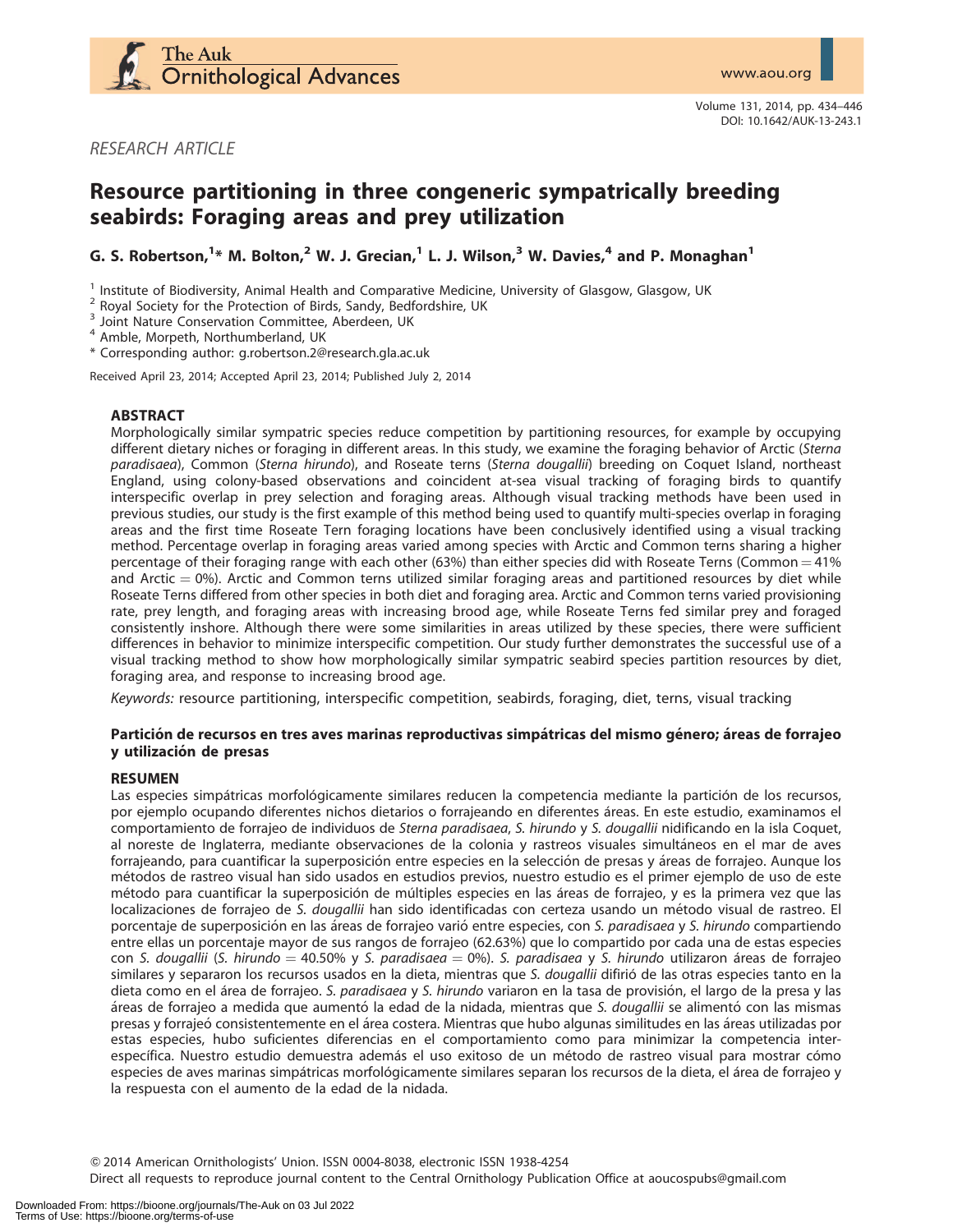Palabras clave: aves marinas, competencia inter-específica, dieta, forrajeo, partición de recursos, rastreo visual, Sterna

# INTRODUCTION

Interspecific competition occurs in closely related morphologically similar species with similar resource requirements and limited foraging ranges. Various studies examining how seabirds reduce interspecific competition through resource partitioning have been carried out (Duffy 1986, González-Solís et al. 1997, Mori and Boyd 2004, Lance and Thompson 2005), however most of these have compared only 2 species. While studies on 2 species provide useful data on resource partitioning, studies on larger seabird assemblages can determine the extent to which variation in foraging strategies, such as diet and foraging area, reduce interspecific competition in a highly competitive environment. Fewer studies have compared foraging behavior in 3 or more seabird species (Pearson 1968, Surman and Wooller 2003, Linnebjerg et al. 2013), and many of these used only colony-based data. For those that also compared species' foraging areas, locations of feeding birds were recorded indirectly using boat transects, which cannot determine the origin and breeding status of observed birds or the extent of potential competition (Tasker et al. 1984, Daunt et al. 2002, Surman and Wooler 2003). Although the more established bird-borne device tracking method has allowed interspecific comparisons of foraging areas (Phalan et al. 2007, Young et al. 2010), foraging locations have to be inferred from track characteristics (e.g., sinuosity). In this study, a visual tracking method allowed us to use observed, rather than inferred, foraging location data by visually confirming the locations of dive sites (Perrow et al. 2011). There is a need to compare foraging behavior of multiple seabird species using a direct estimation of foraging locations, to link foraging areas to a specific breeding colony and develop a comprehensive understanding of how species partition resources.

Terns (Sterna spp.) are small seabirds that feed mainly by snatching food from the sea surface or by plunge-diving up to 1 m in depth (Shealer 2001). Most tern species have relatively short foraging ranges of  $\leq 10$  km (Cabot and Nisbet 2013), while larger seabird species such as gannets have been shown to have mean foraging ranges of  $\sim$ 200 km (Hamer et al. 2000, Hamer et al. 2001). This makes terns more vulnerable to local food shortages than species with greater foraging ranges (Furness and Ainley 1984, Furness and Tasker 2000). Terns are useful species for studying resource partitioning as they are morphologically similar with limited foraging ranges and diving ability. Most species carry prey individually in their bills, allowing dietary observations to be made (Burness et al. 1994).

Morphologically similar tern species foraging in a limited area around the breeding colony may be expected to reduce interspecific competition by varying diet or foraging areas. Sympatrically breeding tern species exhibit considerable dietary overlap by feeding chicks high percentages of the same prey types and sizes (Hopkins and Wiley 1972, Safina et al. 1990, Surman and Wooller 2003); for example, 3 tern species breeding at the same colony were found to share 78–87% of prey species (Surman and Wooller 2003). However, studies have also shown that some sympatrically breeding tern species exhibit different prey preferences (Safina 1990a, 1990b, Safina et al. 1990, Rock et al. 2007). Arctic Terns (Sterna paradisaea) tend to deliver a higher percentage of small prey items  $( $4 \text{ cm}$ ) than Common (*Sterna hirundo*) and$ Roseate terns (Sterna dougallii) (Uttley et al. 1989, Safina et al. 1990, Cabot and Nisbet 2013), and when nesting in the same colony as Arctic or Roseate terns, Common Terns deliver a greater diversity of prey to chicks (Safina et al. 1990, Robinson et al. 2001). Tern species can also partition resources by varying the location of foraging areas around the breeding colony. Previous studies in the tropics and North America found that Roseate Terns have more restricted foraging areas than other tern species and tend to forage in shallow inshore waters, associate with predatory fish (Randall and Randall 1980, Safina 1990b, Safina et al. 1990, Shealer 1996), and rely on relatively few prey species during the breeding season (Nisbet 1981, Safina et al. 1990). Due to the small number of Roseate Tern colonies, little is known about foraging interactions between Roseate Terns and other tern species in the North Sea.

The way in which species partition resources has been shown to vary throughout the year, depending on spatial overlap and prey availability (Cherel et al. 2008, Linnebjerg et al. 2013). As chick energy demands change during the breeding season (Drent and Daan 1980), the mechanisms by which species partition resources (provisioning rate, prey size, and foraging area) may vary temporally (Williams and Rothery 1990, Bertram et al. 1996). If species utilize different mechanisms to partition resources, we may predict that responses to increasing brood age will also vary interspecifically.

We combine colony-based data on parental provisioning behavior with coincident at-sea tracking data for Arctic, Common, and Roseate terns breeding on Coquet Island, Northumberland, England, to examine resource partitioning in a multi-species seabird assemblage in the North Sea. We (1) compare the type and size of prey items delivered to chicks by different tern species, (2) compare the location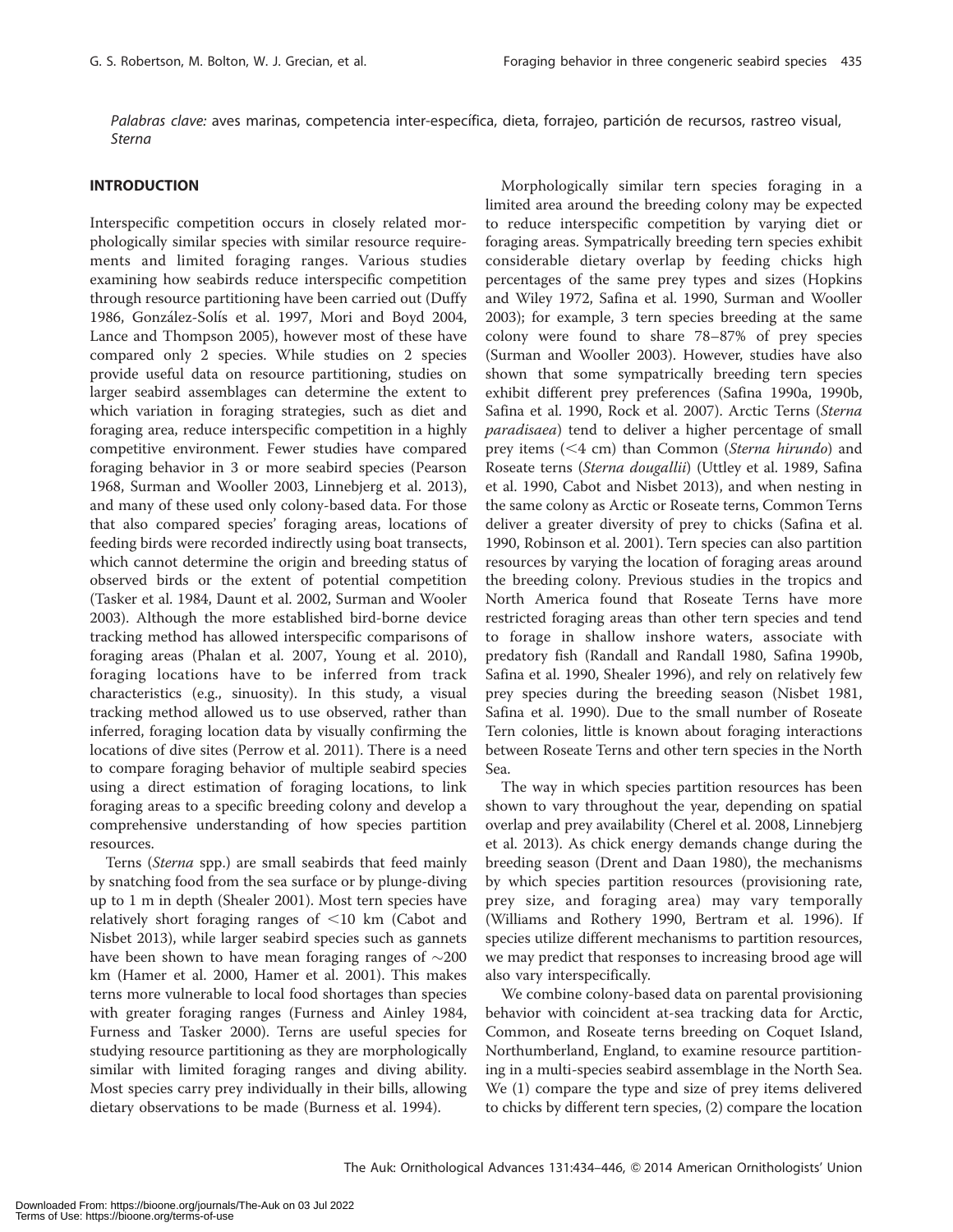

FIGURE 1. Arctic Tern watching over its nest on Coquet Island, England. Photo credit: Wesley Davies

of foraging areas used by each species, and (3) examine how resource partitioning changes throughout the breeding season, with the expectation that morphologically similar sympatric species use provisioning rate, diet, or foraging area to partition resources and that response to increasing brood age varies interspecifically. We expect species to use at least one mechanism to partition resources; species exhibiting an overlap in foraging areas should differ in diet, and species with similar diets should forage in different areas. We discuss the implications of our results for understanding interspecific competition in a multi-species seabird assemblage.

#### METHODS

#### Study Site

The study took place on Coquet Island, Northumberland, England  $(55^{\circ}$  37'N, 1 $^{\circ}$  32'W) during the 2011 breeding season. Coquet Island provides a unique location to study interspecific foraging behavior among 3 tern species of similar size and foraging preference (average body weights of Common Tern = 130 g, Arctic Tern = 110 g, Roseate Tern  $=$  110 g; Snow and Perrins 1998), as Arctic, Common, and Roseate terns breed annually on the island (mean number of breeding pairs  $2006-2010$ : Arctic = 1,140.6,

Common  $= 1,212.4$ , Roseate  $= 82.0$ ; www.jncc.defra.gov. uk/page-4460).

Arctic, Common, and Roseate terns were studied during chick-rearing from June 2 to July 9, 2011. Prey delivered to chicks was recorded for a sample of 10 Arctic and Common tern nests and 12 Roseate Tern nests. Each Arctic and Common tern study nest was checked daily to obtain accurate hatching dates. Precise Roseate Tern hatching dates are not known as nests were checked every 7 days to limit disturbance to the colony. As in other studies using tern diet observations (Pearson 1968, Ramos et al. 1998),  $1-4$  m<sup>2</sup> was enclosed around each Arctic and Common tern study nest using plastic netting  $\sim$ 0.3–0.5 m high. This facilitated feeding observations by preventing the precocial chicks from moving away from the nest site when adults delivered food. Roseate Tern nests were not enclosed to reduce disturbance since this is one of few UK breeding sites for this endangered species.

#### Colony-Based Data Collection

Provisioning watches took place from a hide positioned  $<$ 12 m from study nests from June 2 to July 9. Common Tern study nests started hatching  $\sim$  5 days before Arctic Tern nests (Figure 1) although there was considerable overlap in hatching dates (Table 1). Mean age of chicks on the first day of provisioning observations differed only slightly among species (Table 1). By comparing foraging behavior when chicks were approximately the same age, interspecific variation in diet and foraging areas could be examined while avoiding bias caused by variation in chick age.

Three-hour watches included every time period from 0400 hours to 2100 hours for each tidal state. Species and size categories of prey items delivered to chicks were recorded and grouped into 4 categories: lesser sandeel (Ammodytes marinus; hereafter ''sandeel''), sprat (Sprattus sprattus), juvenile fish (larvae not identifiable at species level), and miscellaneous (including crustaceans, cephalopods, and demersal fish). Prey size was measured in tern bill lengths as in previous studies (Safina et al. 1990, Shealer 1998, Rock et al. 2007). Type and size categories

TABLE 1. Hatching dates, data collection start dates, mean chick ages  $\pm$  SE when data collection began, and percentage survival for Arctic, Common, and Roseate tern chicks on Coquet Island in 2011.

|                                                                      | Arctic Tern     | Common Tern     | Roseate Tern           |
|----------------------------------------------------------------------|-----------------|-----------------|------------------------|
| Hatch dates                                                          |                 |                 |                        |
| Min                                                                  | June 1          | May 26          | June 14                |
| Median                                                               | June 5          | May 30          | June 21                |
| Max                                                                  | June 11         | June 6          | June 29                |
| Date provisioning watches started                                    | June 9          | June 2          | June 15                |
| Chick age (days after hatching) on first day of provisioning watches | $5.79 \pm 0.27$ | $4.15 \pm 0.23$ | $\sim$ 1.08 $\pm$ 0.08 |
| Date tracking started                                                | June 7          | June 7          | June 20                |
| Chick age (days after hatching) on first day of tracking             | $3.88 \pm 0.27$ | $8.71 \pm 0.13$ | $6.06 \pm 0.03$        |
| Chicks survived to fledging                                          | 65%             | 63%             | 83%                    |

The Auk: Ornithological Advances 131:434–446, Q 2014 American Ornithologists' Union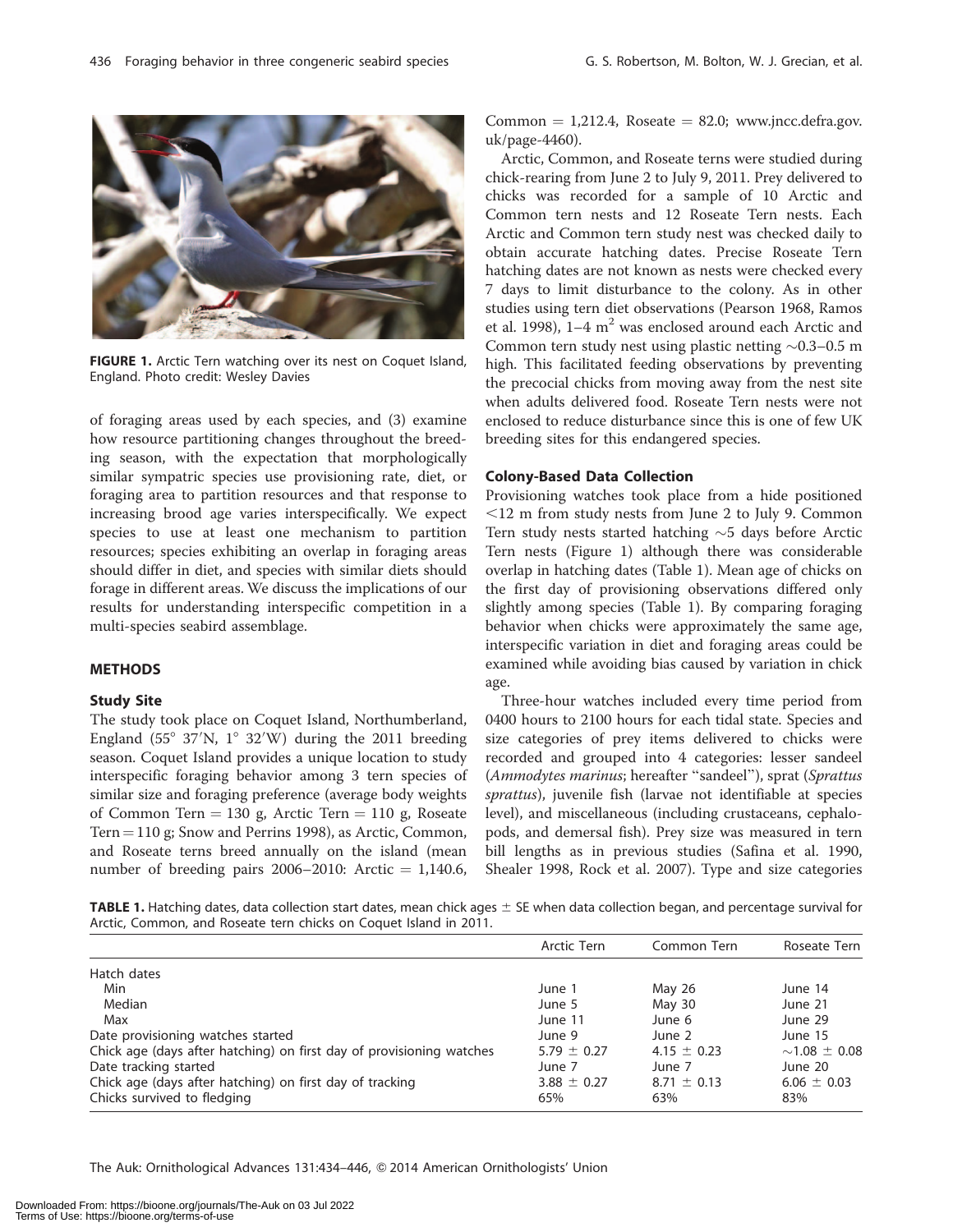were agreed on by observers before watches started and were validated by examining discarded fish. Bill lengths of Arctic (3.0–3.4 cm), Common (3.4–4.1 cm), and Roseate terns (3.7–4.0 cm) differ only slightly, and there is considerable overlap between species (Lemmetyinen 1976, Ramos et al. 1998). Prey length (cm) was calculated by multiplying prey size category by median bill length. Roseate Tern watches were carried out by WD while GSR observed Arctic and Common terns. Prey size recording methods were standardized for different observers by agreeing on prey size categories of items carried by the same selected individuals. Separate observations were only carried out by different observers after prey size category estimations made during simultaneous test watches were found to be comparable.

# At-Sea Data Collection

While GPS devices have been used to track various seabird species (Weimerskirch et al. 2005, Guilford et al. 2008, Stauss et al. 2012), terns are considered too small to carry such devices (Perrow et al. 2011). We used a visual tracking method that successfully identified foraging areas of tern species in a previous study carried out in Norfolk and North Wales, UK (Perrow et al. 2011), but that has not been used to track Roseate Terns or to quantify overlap in foraging areas utilized by multiple species.

Individual terns were tracked to and from foraging sites by observers on board a rigid inflatable boat (RIB) using tracks obtained from the onboard GPS as proxies for foraging tracks. The starting position around the colony was varied so as to track an adequate representation of the breeding population. We took care to observe any changes in behavior, such as evasive flight, which might indicate an adverse reaction to the presence of the vessel, and, if so, increased the distance of the RIB from the bird. Observers recorded few instances of birds visibly reacting to the RIB, and most appeared to ignore the vessel, consistent with Perrow et al. (2011). Birds were tracked for the duration of foraging trips although trips were aborted if birds were lost or if it was no longer possible to follow them due to deteriorating sea conditions (64 of 122 tracks were aborted). Locations of foraging attempts (where birds dived or surface-dipped) were recorded as was the duration of each track. Incomplete tracks were those where individuals were lost before returning to the colony and comprised 27/49 (55%), 24/42 (57%), and 16/31 (52%) of Arctic, Common, and Roseate tern tracks, respectively. Tracked birds dived throughout the trip allowing dive locations to be recorded even if tracking was later aborted. The cumulative probability of losing visual contact with a bird by chance increases with time, and if birds are likely to travel farther with time, this may have resulted in maximum foraging distance being underestimated. However, we found no significant difference in maximum

foraging distances calculated from complete and incomplete tracks (mean  $\pm$  standard error = 3.17  $\pm$  0.26 and 3.49  $\pm$  0.36, respectively; *t*-test:  $t_{78.79} = -0.72$ ,  $p = 0.47$ ,  $n =$ 115). Arctic and Common terns were tracked from June 7 to July 1 and Roseate Terns from June 20 to July 1.

# Data Analyses

To avoid temporal bias, tracking and provisioning data from June 20 to July 1 were used for species comparisons, and data collected before June 20 and after July 1 were used to examine changes in foraging behavior with increasing brood age. Provisioning rate was defined as the number of deliveries made to each chick per hour. The proportion of sandeel (most commonly fed prey item) fed to chicks, and variation in the mean length of prey items (cm) in each nest, were compared among species using Kruskal-Wallis tests.

Foraging trip parameters (maximum foraging distance, total distance traveled, trip duration, and mean bearing on departing the colony) were compared among species using a circular ANOVA and Kruskal-Wallis tests. The circular ANOVA (from packages CircStats and circular in R version 2.14.1) compared mean bearings calculated from the first 5 bearings in each track (Patrick et al. 2013), accounting for the bounded nature of data between  $0^{\circ}$  and 359°. Tracks where the start or end time had not been recorded were excluded from analysis.

Kernel density plots were generated using dive locations from complete and incomplete tracks, to compare speciesand stage-specific foraging areas for all 3 species and for those tracked during early and late chick-rearing. Dive locations were not observed during every track; 111 Arctic, 77 Common, and 206 Roseate tern dive locations were used in kernel density estimations. We examined speciesspecific differences in foraging ranges (95% volume contour) and core foraging areas (25% volume contour) from fixed kernel density estimation in a European Albers equal-area conic projection (ArcGIS 10.1, ESRI, Redlands, CA, USA) using a grid size of 100  $m<sup>2</sup>$  calculated in R with adehabitatHR and maptools packages (Calenge 2006). The ad hoc method was used to calculate the smoothing parameter (h) where  $h = \sigma n^{(-1/6)}$ ,  $\sigma = 0.5$  (sd(x) + sd(y)) and  $n =$  number of locations, which resulted in a smoothing parameter that retained sufficient detail in distribution patterns to allow identification of high-density areas without excessive smoothing. Percentage overlap in species' foraging ranges and core foraging areas was calculated by dividing the area of overlap by the combined area utilized by both species and multiplying by 100. This quantifies the degree of similarity between foraging areas used by Arctic, Common, and Roseate terns. The percentage of foraging areas used by one tern species that coincided with that of another tern species was also calculated.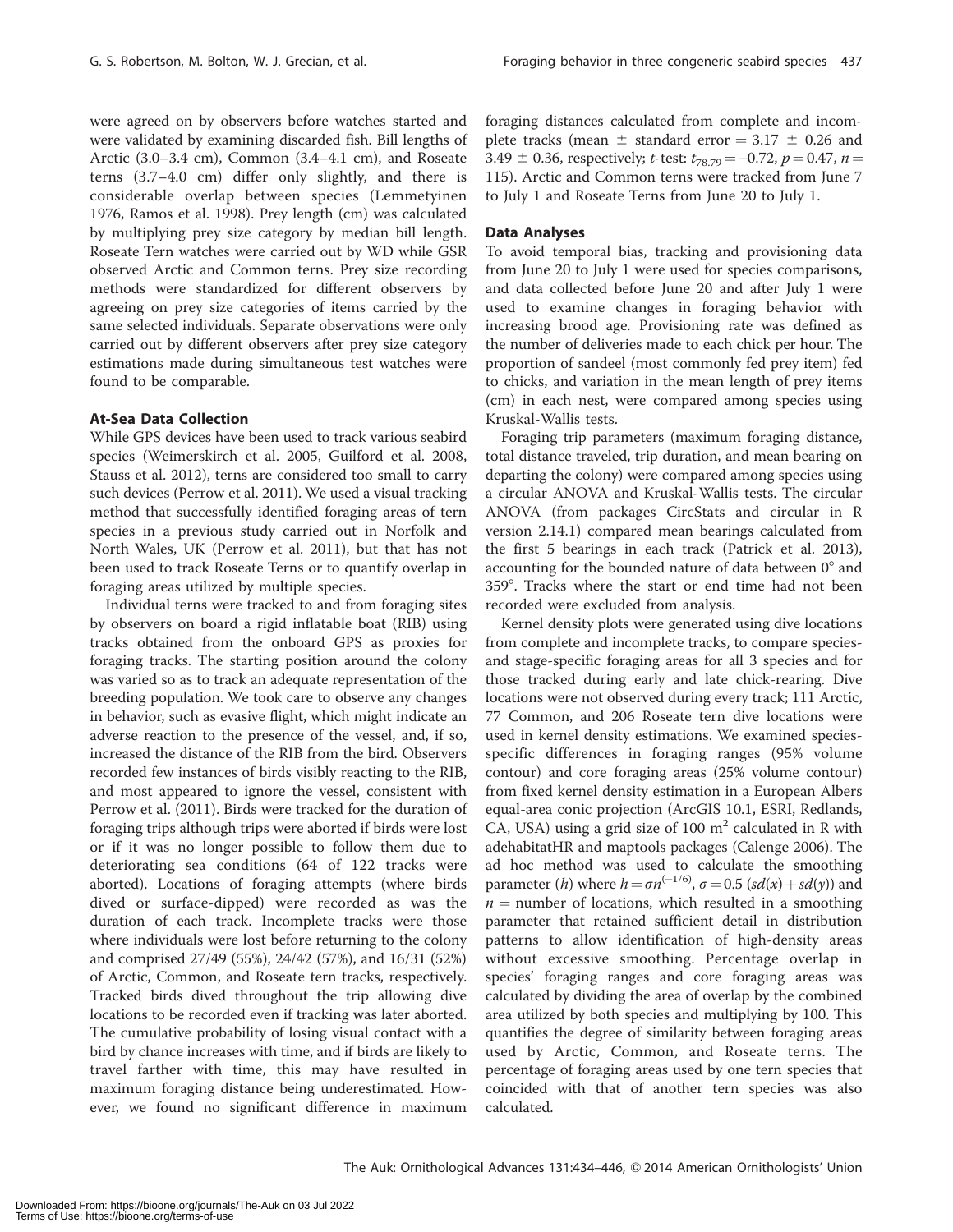|                                                   | Arctic Tern      | Common Tern      | Roseate Tern     | Number of deliveries |
|---------------------------------------------------|------------------|------------------|------------------|----------------------|
| Sandeel (%)                                       | 50               | 69               | 86               | 1,675                |
| Sprat $(\%)$                                      |                  | 26               | 14               | 241                  |
| Juvenile fish (%)                                 | 34               |                  |                  | 516                  |
| Miscellaneous (%)                                 | 13               |                  |                  | 210                  |
| Number of observations                            | 1.497            | 338              | 821              |                      |
| Prey length (cm)                                  | 1.60, 1.60, 3.20 | 3.75, 5.63, 5.63 | 3.85, 5.78, 5.78 |                      |
| Provisioning rate (deliveries per chick per hour) | 3.00, 3.58, 4.90 | 0.88, 1.31, 1.57 | 1.09, 1.32, 1.72 |                      |

TABLE 2. Percentage of prey types fed to chicks and lower quartiles, medians, and upper quartiles of prey lengths (cm) and provisioning rates (deliveries per chick per hour) for each species.

Brood age (in days after hatching) was separated into seven 5-day categories from 0 to 35 days. For each category, mean provisioning rate and prey length were calculated for each species and plotted against brood age. Relationships between provisioning rate and brood age, and prey length and brood age, were examined using generalized linear mixed models (GLMMs) fitted using the lme4 package in R. We included species, brood age, brood size, and the interaction between species and brood age as fixed effects, and nest ID as a random factor. We fitted fully parameterized models using maximum likelihood (ML), and removed terms by sequential deletion while testing for significant changes in model variance using Likelihood Ratio Tests (LRTs) and by examining changes in AIC (Crawley 2007). We then refitted the minimum adequate model using restricted maximum likelihood (REML) to estimate effect sizes. Provisioning rate and prey length were log-transformed to reduce heteroscedasticity.

Differences in size and location of core foraging areas during early chick-rearing (before June 20 when chicks were  $\leq$ 18 days old) and late chick-rearing (from June 20 when chicks were  $>18$  days old) were compared for Arctic and Common terns. Sample sizes of Roseate Tern tracks were too small to allow foraging areas at different chick-rearing stages to be examined. Kernel density estimations were generated for each species and breeding stage using the ad hoc method to estimate  $h$  (value varies depending on number of dive locations) and a grid size of 100 m<sup>2</sup>. Overlap in foraging ranges and core foraging areas between stages was quantified for both species, illustrating the degree of similarity in foraging areas as brood age increased. Analyses were carried out in R version 2.14.1 (R Development Core Team 2011) and ArcGIS version10.1. Means are presented  $\pm$  1 standard error throughout.

#### RESULTS

#### Prey Selection

There were significant differences in the proportion of sandeel (Kruskal-Wallis test:  $\chi^2_{\;\; 2}$  = 25.67,  $p$ <0.001,  $n$  = 31)

and mean prey length (Kruskal-Wallis test:  $\chi^2_{2} = 19.71$ ,  $p<0.001$ ,  $n = 31$ ) fed to chicks of different tern species. Arctic Tern chicks received the highest percentage of juvenile fish (Table 2) and were fed smaller prey items than chicks of other tern species. Roseate Tern chicks were fed a higher percentage of sandeel than were Arctic or Common tern chicks and were fed significantly larger prey items than Arctic Terns ( $\chi^2_{1} = 15.66$ ,  $p<0.001$ ,  $n = 22$ ; Table 2). Provisioning rates were significantly higher for Arctic Terns than for Common or Roseate terns (Table 2).

#### Foraging Areas

Maximum foraging distance, total distance traveled, and trip duration were calculated from complete tracks; mean bearing on leaving the colony was calculated using complete and incomplete tracks. Figure 2 illustrates foraging tracks and dive locations for Arctic, Common, and Roseate terns from June 20 to July 1. Arctic Terns foraged north of the colony (Figure 2A) and Common Terns farther south (Figure 2B). Core foraging areas of both species were centered close to the colony (Figure 3A, B) while that of Roseate Terns was situated slightly farther away and closer to shore (Figure 3C). There were no significant differences in mean maximum foraging distance, total foraging distance, or trip duration among tern species (Table 3). However, there were significant differences in mean bearing on departing the colony with Roseate Terns leaving to forage almost exclusively to the northwest (Figure 2). There was less variation in departure direction among Roseate Terns than among Arctic and Common terns and Roseate Terns left the colony in a significantly different direction than other species (Table 3).

There were differences in the extent of species' foraging ranges with Arctic Terns covering a larger area than those of Common and Roseate terns (Table 4). Common and Roseate tern core foraging areas were only slightly smaller than those of Arctic Terns and, while species shared less than 41% of core foraging areas, high percentages of Common and Roseate tern foraging ranges and Common Tern core foraging areas were found within those of Arctic Terns (Table 4).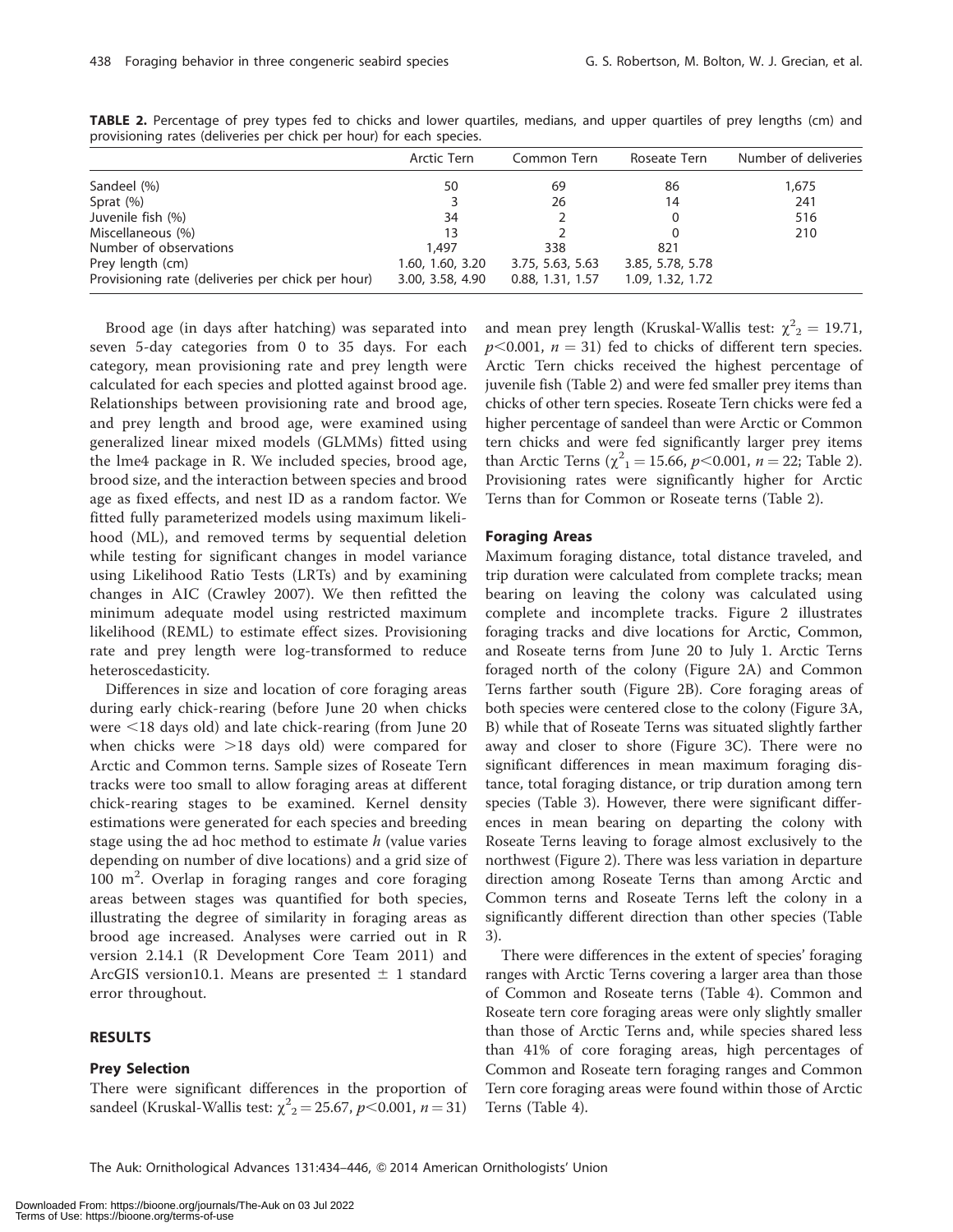

FIGURE 2. Complete and incomplete foraging tracks and dive locations for (A) Arctic Terns (number of track locations = 19,467; number of dive locations = 111), (B) Common Terns (number of track locations = 11,136; number of dive locations = 77), and (C) Roseate Terns (number of track locations = 18,001; number of dive locations = 206) from June 20 to July 1. Tracks represented by solid lines and dive locations by shaded dots. Coquet Island is represented by a star.

#### Effect of Brood Age and Size on Foraging Behavior

Relationships between provisioning rate, prey length, and brood age were examined for each species using diet observations from June 2 to July 9. While Arctic and Common tern provisioning observations were available for broods 0–35 days old, Roseate Tern observations were only available for broods aged 0–25 days. Arctic Tern mean provisioning rate increased with brood age while provisioning rates of Common and Roseate terns did not change (Species  $\times$  Brood age interaction:  $\chi^2_{2} = 23.13$ ,  $p<0.001$ ,  $n = 594$ ; Figure 4A). In addition, provisioning rate decreased with brood size for all species ( $\chi^2_{2} = 32.84$ ,  $p<0.001$ ); chicks from smaller broods had higher provisioning rates than chicks from larger broods (Table 6 in Appendix).

There was a significant effect of brood age on prey length ( $\chi^2_{\ 1}$  = 10.80, p<0.001, n = 511), suggesting that in

general, species delivered larger prey items with increasing brood age (Table 7 in Appendix). With respect to prey length, there was no significant interaction between species and brood age ( $\chi^2$ <sub>2</sub> = 4.36, *p* = 0.11). Brood size had no effect on prey length ( $\chi^2_{1} = 0.03$ ,  $p = 0.87$ ) and Common and Roseate terns continued to feed chicks significantly larger prey items than did Arctic Terns as brood age increased ( $\chi^2{}_2$  = 64.56, *p*<0.001; Figure 4B).

Arctic and Common tern core foraging areas shifted closer to the colony during late chick-rearing, reflecting the increased provisioning rate of Arctic Terns described above (Figures 4A and 5). Late chick-rearing foraging areas were smaller than those of early chick-rearing in both species and, while a high percentage of late chick-rearing foraging ranges were found within those of early chickrearing, no overlap in core foraging areas between stages was evident in either species (Table 5). However, core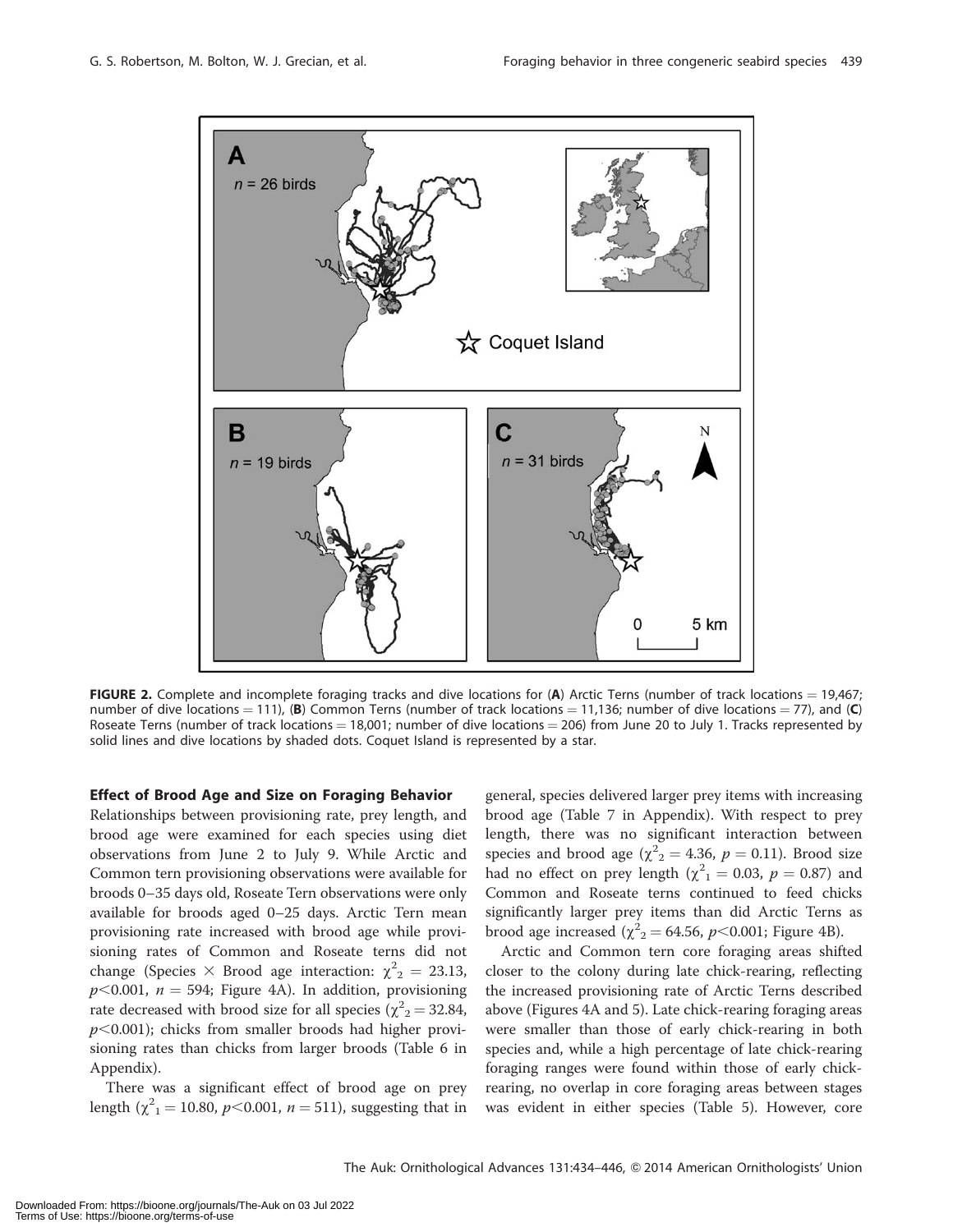

FIGURE 3. Kernel utilization distribution of 394 dive locations (Arctic = 111; Common = 77; Roseate = 206) using tracks from (A) 26 Arctic Terns, (B) 18 Common Terns, and (C) 31 Roseate Terns.

foraging areas of both species overlapped by 40% during late chick-rearing (Figure 5). Although Arctic and Common terns shared similar foraging areas during late chick-rearing, they partitioned resources by varying both prey length and frequency of delivery.

# **DISCUSSION**

Resource competition should favor adaptations that reduce niche overlap (Gause 1934), which may explain species-specific differences in seabird foraging areas and

TABLE 3. Foraging trip characteristics of 3 tern species. Sample size  $(n)$  is provided for complete and incomplete tracks. Mean maximum foraging distance, total distance traveled, and mean trip duration were calculated using complete tracks; mean bearing on leaving the colony included incomplete tracks. Lower quartiles, medians, upper quartiles, and mean values  $\pm$  SE are given. Significant differences are indicated in bold.

|              | Mean maximum foraging<br>distance (km) | Total distance<br>traveled (km) | Mean bearing on<br>leaving colony<br>(degrees where<br>$0^\circ = \text{North}$ | Mean trip<br>duration (min)    |
|--------------|----------------------------------------|---------------------------------|---------------------------------------------------------------------------------|--------------------------------|
| Arctic Tern  | 1.17, 1.76, 3.39 ( $n = 13$ )          | 1.41, 2.35, 4.73 $(n = 13)$     | $239.55 \pm 20.93$ (n = 25)                                                     | 3.20, 9.88, 15.72 ( $n = 13$ ) |
| Common Tern  | 3.35, 3.60, 3.93 $(n = 7)$             | 4.95, 6.08, 6.72 $(n = 7)$      | $267.24 \pm 24.04$ (n = 19)                                                     | 9.28, 10.23, 11.07 ( $n = 7$ ) |
| Roseate Tern | 1.22, 1.62, 3.30 ( $n = 15$ )          | 1.93, 2.77, 6.23 $(n = 15)$     | 101.41 $\pm$ 1.70 (n = 31)                                                      | 3.03, 5.75, 9.38 $(n = 13)$    |
|              | Kruskal-Wallis:                        | Kruskal-Wallis:                 | <b>Circular ANOVA:</b>                                                          | Kruskal-Wallis:                |
|              | $\gamma^2$ <sub>2</sub> = 4.45,        | $\chi^2$ <sub>2</sub> = 2.11,   | $F_{2,74} = 7.34$                                                               | $\chi^2$ <sub>2</sub> = 1.99,  |
|              | $n = 35, p = 0.11$                     | $n = 35, p = 0.35$              | $n = 75, p = 0.001$                                                             | $n = 35, p = 0.37$             |

The Auk: Ornithological Advances 131:434-446, @ 2014 American Ornithologists' Union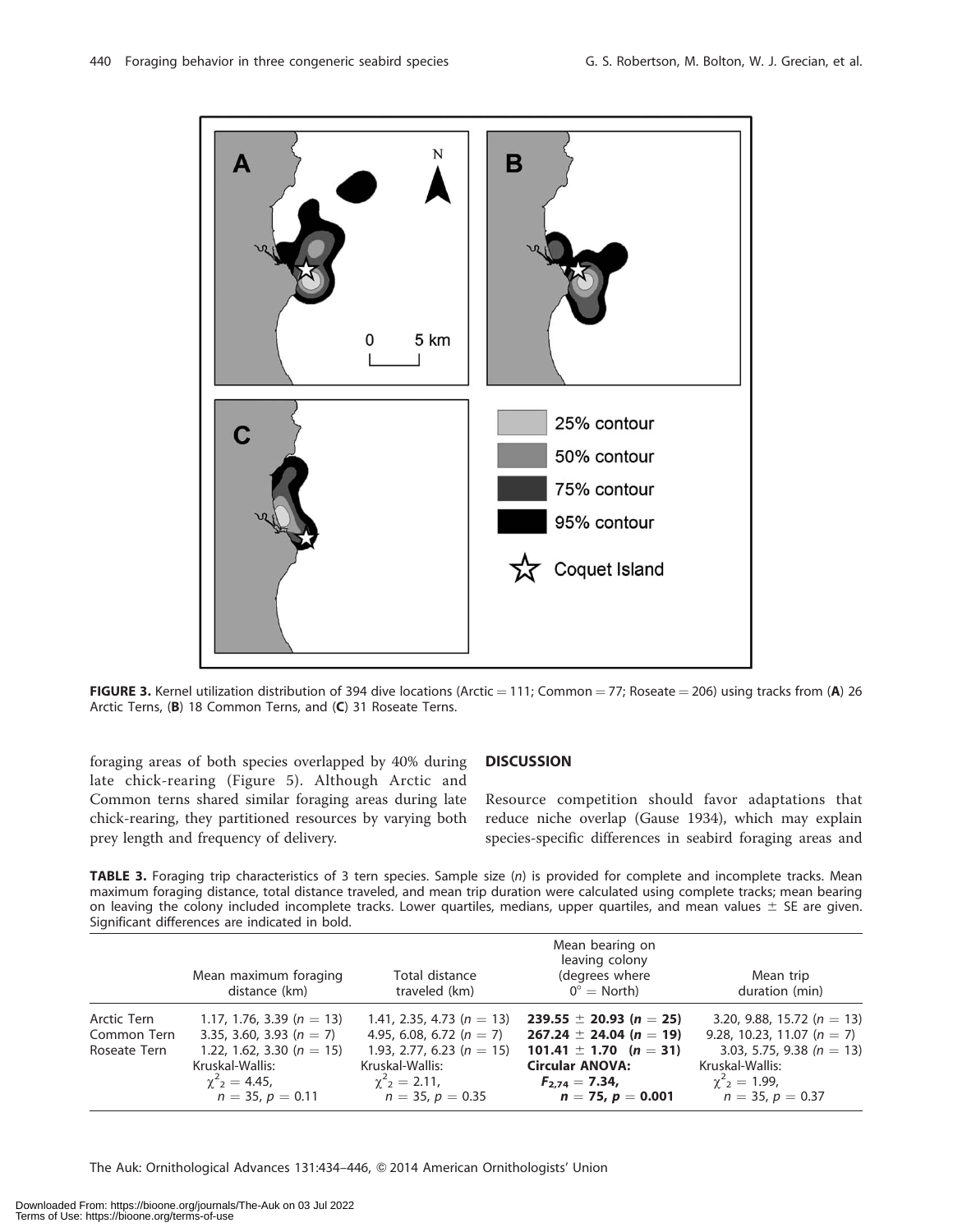|  |  |  |  |  | TABLE 4. Foraging range (95% volume contour) and core foraging area (25% volume contour) sizes (km <sup>2</sup> ) for 3 tern species and |  |  |  |  |  |
|--|--|--|--|--|------------------------------------------------------------------------------------------------------------------------------------------|--|--|--|--|--|
|  |  |  |  |  | percentage of species' foraging areas located within those of Arctic Terns.                                                              |  |  |  |  |  |

|                                                 | Arctic Tern | Common Tern | Roseate Tern |
|-------------------------------------------------|-------------|-------------|--------------|
| Foraging range $(km^2)$                         | 54.10       | 42.42       | 36.57        |
| Core foraging area (km <sup>2</sup> )           | 2.91        | 2.20        | 2.83         |
| Foraging range shared with Arctic Terns (%)     |             | 63          | 41           |
| Core foraging area shared with Arctic Terns (%) |             | 94          |              |

feeding behavior (Rome and Ellis 2004, Lance and Thompson 2005). There are several explanations for how competition facilitates resource partitioning among species. One species may outcompete and directly exclude another from foraging areas, or species may use habitats which suit preferred feeding methods. Even if competition is not currently affecting species interactions, previous competition could have produced interspecific variation in ability to exploit different habitats (Trivelpiece et al. 1987, Wood et al. 2000). Studies have suggested that other seabirds exclude Roseate Terns from feeding flocks and that Roseate Terns forage more efficiently in flocks containing only conspecifics (Duffy 1986, Shealer and Burger 1993). Our results show that Roseate Terns utilize separate foraging areas from other tern species, but it is unclear whether this is caused by a preference for specific foraging conditions or from tern species excluding Roseate Terns from other areas.

Our findings provide direct evidence of resource partitioning by both foraging area and diet composition

within a multi-species seabird assemblage. As in previous studies, Common and Roseate terns fed chicks large energy-rich prey items less regularly while Arctic Terns fed a higher proportion of small juvenile fish at a higher rate (Safina et al. 1990, Robinson et al. 2001, Rock et al. 2007).

Roseate Terns fed chicks a high proportion of sandeel and large prey items throughout the chick-rearing period. This species is a dietary specialist over most of its range and relies on few fish species during the breeding season, especially sandeel (Randall and Randall 1980, Nisbet 1981, Safina et al. 1990). This specialization may be a consequence of competition with other species (Duffy 1986, Shealer and Burger 1993) or a preference for specific foraging conditions (Safina 1990a, Shealer 1996). While relatively small, the breeding population of Roseate Terns on Coquet Island is currently stable suggesting there is sufficient food available close to the colony.

Arctic Terns have a limited diving ability and forage more regularly by surface dipping than Common and Roseate terns, which mainly plunge-dive (Shealer 2001,



FIGURE 4. (A) Mean provisioning rate (deliveries per chick per hour)  $\pm$  SE for each brood age category (days after hatching). Straight line shows significant linear regression for Arctic Terns ( $F_{1,5}$   $=$  29.61,  $p$   $=$  0.01,  $r^2$   $=$  0.83). (B) Prey length (cm)  $\pm$  SE for each brood age category with significant linear regression for Common Terns ( $F_{1,5} = 20.40$ ,  $p = 0.01$ ,  $r^2 = 0.76$ ).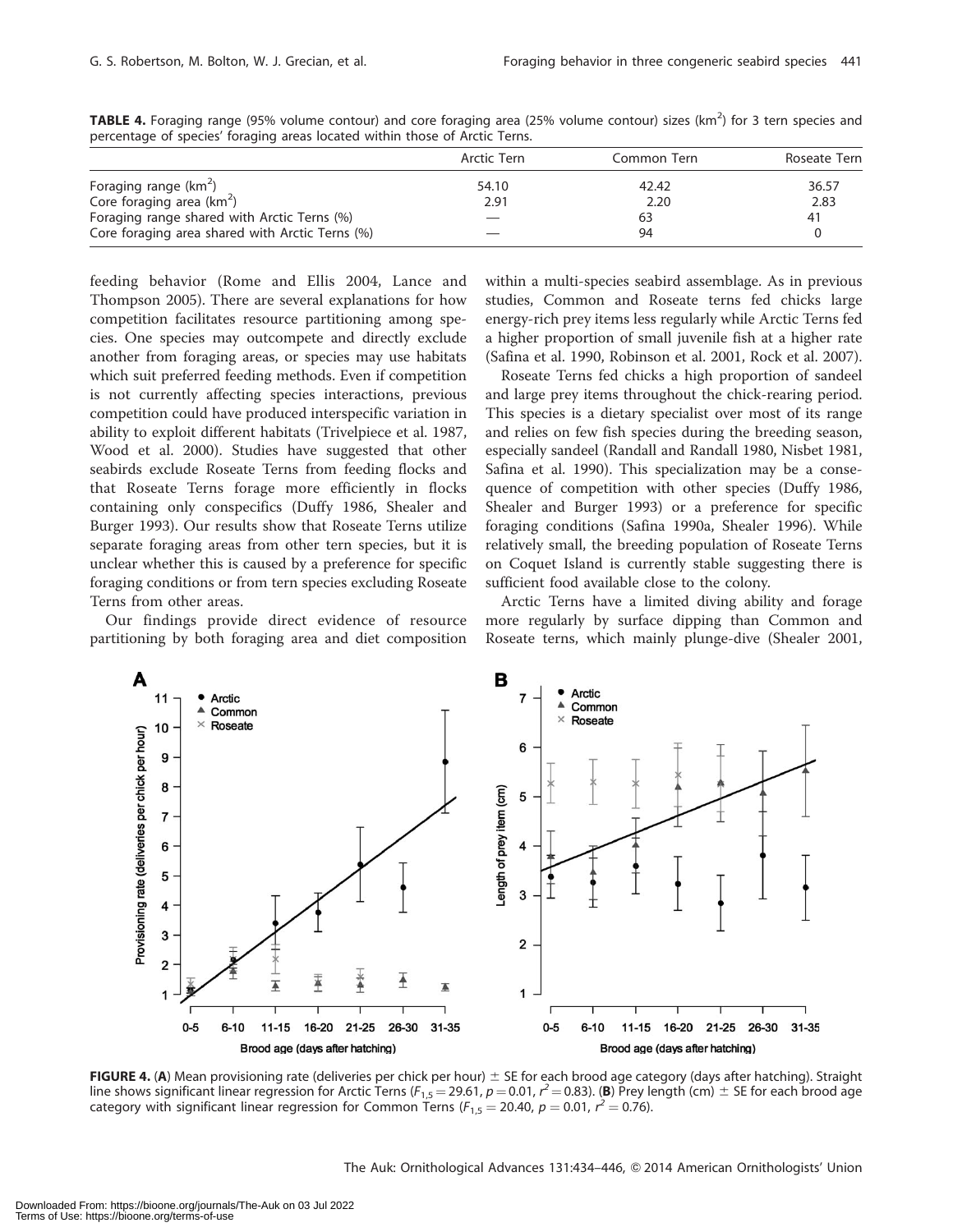|  |  | 442 Foraging behavior in three congeneric seabird species |  |
|--|--|-----------------------------------------------------------|--|
|  |  |                                                           |  |

|                                     |                                              | Arctic Tern                                 |                |                                       |                                              | Common Tern                                 |                |                                       |
|-------------------------------------|----------------------------------------------|---------------------------------------------|----------------|---------------------------------------|----------------------------------------------|---------------------------------------------|----------------|---------------------------------------|
|                                     | chick-rearing<br>(km <sup>2</sup> )<br>Early | chick-rearing<br>(km <sup>2</sup> )<br>Late | Overlap<br>(%) | chick-rearing<br>Within early<br>(96) | Early<br>:hick-rearing<br>(km <sup>2</sup> ) | chick-rearing<br>(km <sup>2</sup> )<br>Late | Overlap<br>(%) | Within early<br>chick-rearing<br>(96) |
| Core foraging area<br>oraging range | 5.44<br>92.02                                | 45.92<br>27                                 |                | 80                                    | 6.16<br>108.22                               | 51.56<br>3.04                               |                | 59                                    |

Cabot and Nisbet 2013). Fish larvae and juvenile fish are more likely to congregate near the surface than adult fish, but are smaller than prey usually selected by terns (Rindorf et al. 2000, Cabot and Nisbet 2013). Arctic Terns may have preferentially selected small juvenile fish as they were readily available and easy to catch and transport (Hopkins and Wiley 1972), and delivered them regularly to compensate for their lower energy content. Common and Roseate terns selected larger fish, which may have been in range of their deeper diving capabilities and are easier for these larger-billed tern species to carry (Nisbet 1981, Snow and Perrins 1998, Shealer 2001). Shealer (1996) suggested the limited diet of Roseate Terns was a consequence of foraging habitat specialization. Roseate Tern foraging areas are associated with various biotic and abiotic habitats, including presence of predatory fish (Shealer 1996) and shallow water (Safina 1990a), which affect the availability of sandeel in surface waters. The region in which Roseate Terns were observed foraging around Coquet Island was restricted to depths of  $<$ 30 m (JNCC personal communication).

Interspecific variation in time spent in specific habitats has been linked to dietary differences, suggesting that dietary segregation is associated with spatial partitioning (Waugh et al. 1999). In our study, Arctic and Common terns foraged over a wider area than Roseate Terns, Arctic Terns concentrating farther north of the colony and Common Terns farther south. There was considerable variation in the mean bearing in which Arctic and Common terns left the colony, while Roseate Terns departed consistently to the northwest. All 3 tern species nested mainly in the southwestern side of the island, so minimizing distance between foraging locations and nest sites is unlikely to have been an important factor. Arctic and Common tern core foraging areas showed some overlap while neither species overlapped with Roseate Tern core foraging areas. However, a large percentage of Common and Roseate tern foraging ranges was found within that of Arctic Terns. Individual variation in foraging area, departure direction, and prey selection was greater in Arctic and Common terns than in Roseate Terns, which foraged mainly on sandeel in a restricted area. Lack of individual variation can have significant effects on species' vulnerability to environmental change (Lomnicki 1978, Safina et al. 1990, Bolnick et al. 2003) and may have important consequences for Roseate Tern conservation.

Extent of foraging areas may explain the greater diversity of prey types and sizes delivered by Arctic and Common terns and the limited diet of Roseate Tern chicks. For Arctic and Roseate terns, dietary segregation coincided with spatial partitioning of foraging areas. However, Arctic and Common terns delivered different prey items while sharing a high percentage of foraging areas. We show that dietary segregation occurs when foraging areas are

The Auk: Ornithological Advances 131:434-446, © 2014 American Ornithologists' Union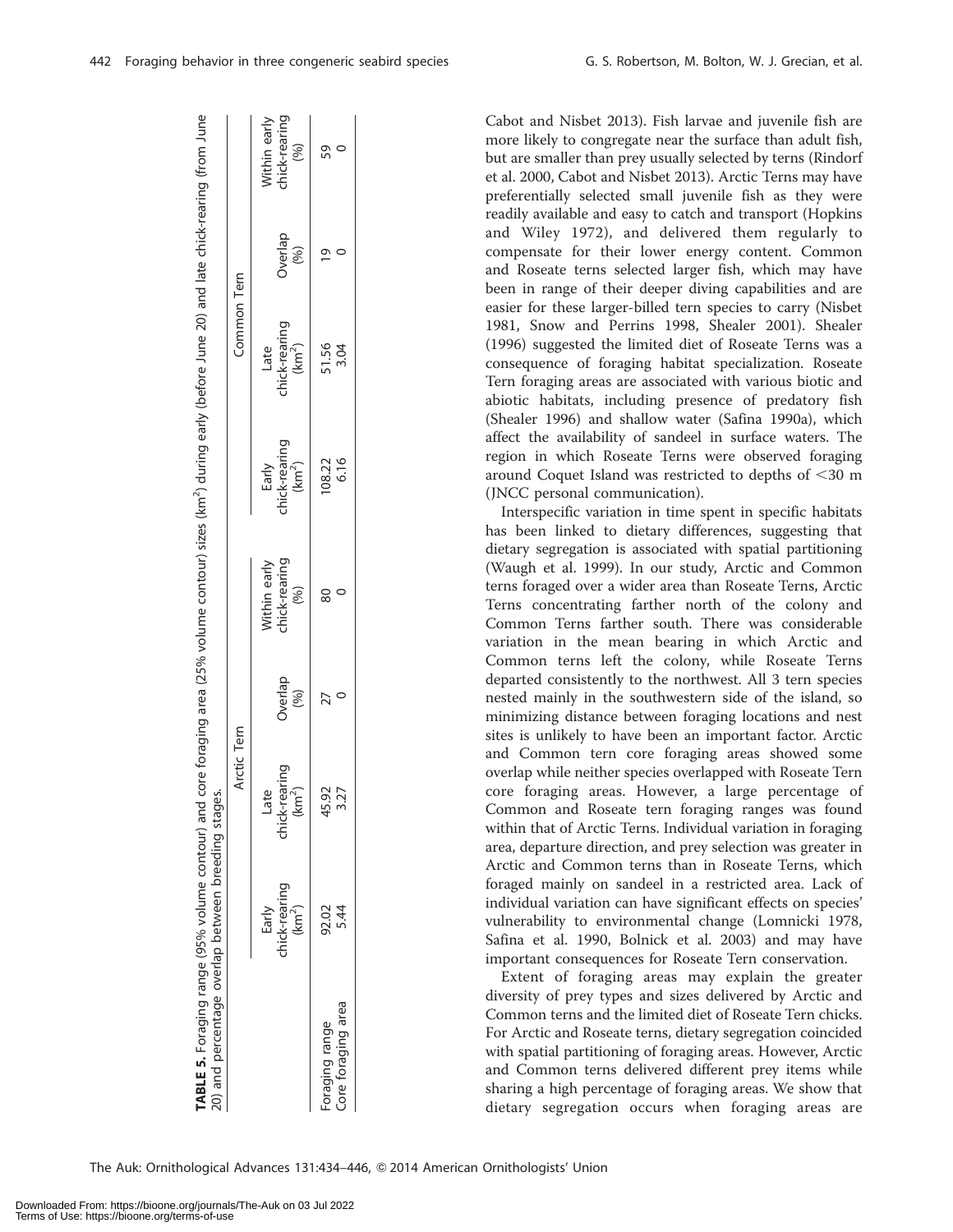

FIGURE 5. Kernel utilization distribution of 470 dive locations during early (<18 days old) and late (>18 days old) chick-rearing for (A) Arctic Terns early chick-rearing = 202 locations, 11 tracks; (B) Arctic Terns late chick-rearing = 95 locations, 11 tracks; (C) Common Terns early chick-rearing = 96 locations, 18 tracks; (D) Common Terns late chick-rearing = 77 locations, 7 tracks.

spatially partitioned and also when species forage in similar areas. Similarities in diving ability may explain why Common and Roseate terns, which dive to depths of up to 0.8 m and 1.2 m, respectively, partitioned foraging habitats more completely than Arctic and Common terns, which differ significantly in diving ability (Arctic Terns rarely penetrate more than 0.5 m below the surface [Cabot and Nisbet 2013]). Although our analysis is limited to a single year, visual tracking data from 2009 and 2010 indicate little interannual variation in distributions of all 3 species around Coquet Island (JNCC personal communication).

Species also partition resources by differentially varying foraging behavior in response to increasing brood age (Safina et al. 1990). Chicks require more energy as they approach fledging age (Ricklefs and White 1981), and studies have shown that seabirds increase prey size with

brood age, rather than provisioning rate (Wiggins and Morris 1987, Smith 1993). This strategy is more efficient as it requires fewer foraging trips to deliver a given amount of energy. However, there may be costs to delivering larger prey items such as transport, vulnerability to kleptoparasitism, and difficulty in capture (Barrett and Krasnov 1996, Ratcliffe et al. 1997, Dies and Dies 2005). Safina et al. (1990) found that Common Terns fed larger prey items to chicks as the breeding season progressed while Roseate Terns did not.

Arctic Terns in our study responded to increasing chick energy demands by providing more frequent prey deliveries while the average length of prey items remained constant. Common Terns delivered larger prey items as brood age increased while maintaining the same provisioning rates. Arctic and Common tern chicks were similar ages when provisioning observations began, hence changes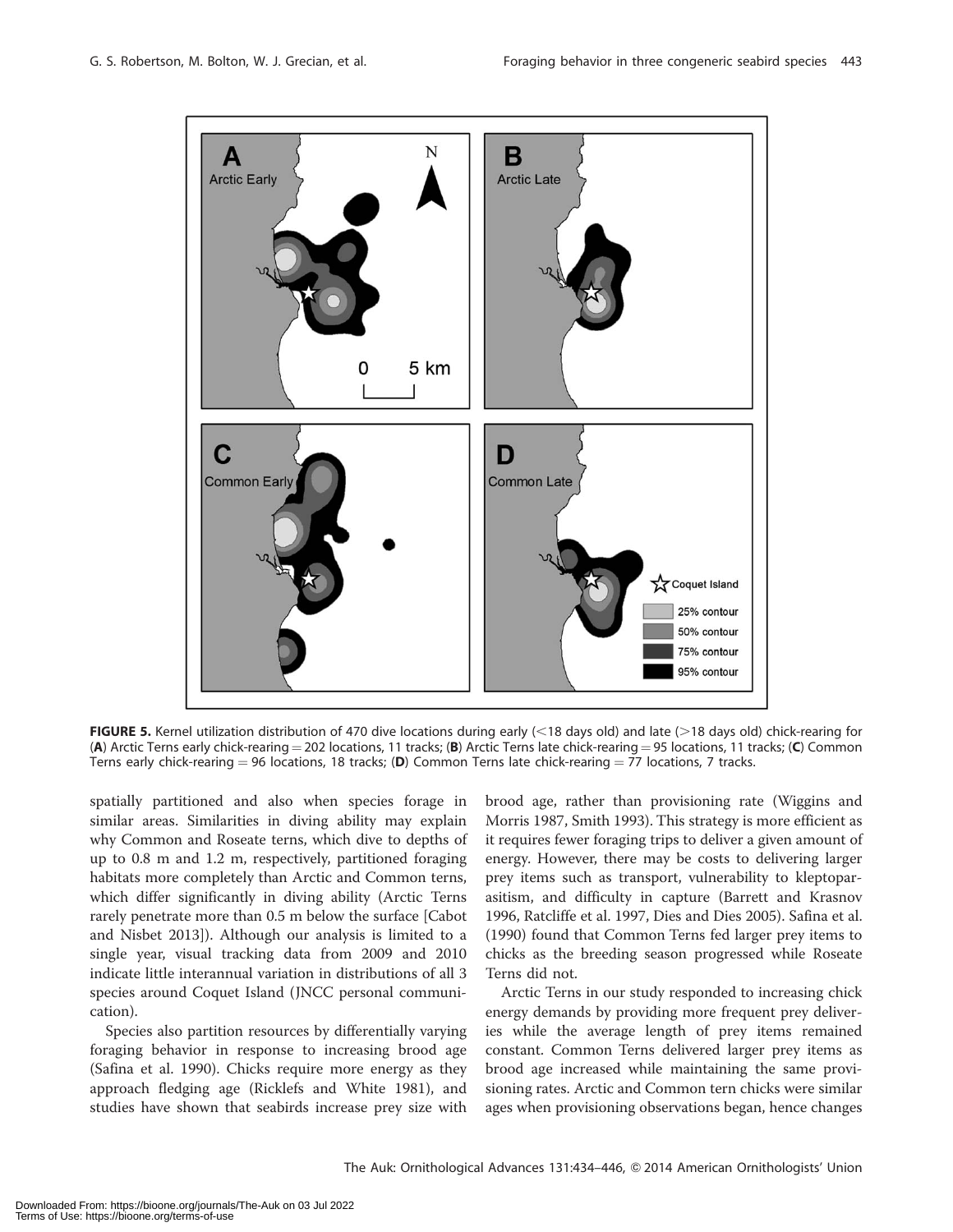in provisioning rate and prey length were unlikely to have been caused by seasonal effects. Roseate Tern observations started  $\sim$ 11–16 days after those of Arctic and Common terns. Roseate Tern provisioning rates did not change as brood age increased and large prey items were delivered to chicks throughout the chick-rearing period. Although Roseate Tern observations took place when broods were 0–25 rather than 0–35 days old as for Arctic and Common terns, the trend for Roseate Terns to deliver large fish is unlikely to have changed within the last 10 days of chick rearing.

Interspecific variation in foraging behavior with increasing brood age could be explained by changes in foraging areas. Arctic and Common tern foraging ranges and core foraging areas shifted closer to Coquet Island during late chick-rearing. This may have allowed Arctic Terns to increase their provisioning rates, but no corresponding increase was evident in Common Terns; instead, this species fed larger prey with increasing brood age. By foraging closer to the colony, Common Terns may have been able to reduce traveling time and increase time spent selecting larger prey items for chicks. Areas used by Arctic and Common terns during early and late chick-rearing showed some overlap. While species' core foraging areas were slightly different during early chick-rearing, those of both species were located close to the colony during late chick-rearing. Although Arctic and Common terns used the same small foraging area during late chick-rearing, each delivered different prey items. Studies have suggested that partitioning of foraging areas explains interspecific variation in seabird diets (Shealer 1996, Waugh et al. 1999). Our results show that dietary segregation can occur independently of foraging area partitioning and may be due to differences in foraging methods.

Unlike transect-based surveys, visual tracking allows foraging locations of birds of known breeding status and origin to be compared. Our study shows that 3 morphologically similar tern species partition resources using different mechanisms. Arctic and Common terns showed variation in diet, provisioning rate, and response to increasing brood age but shared similar foraging areas, while Roseate Terns differed from other tern species in both diet and foraging area and showed no change in foraging behavior with increasing brood age. We show how studies on multi-species assemblages can effectively compare mechanisms used to partition resources among species breeding sympatrically in a competitive environment, and illustrate the extent to which overlap in diet and foraging areas can vary among morphologically similar species.

We provide strong evidence of 3 sympatric seabird species partitioning resources by diet, foraging area, and response to increasing brood age. Our findings complement those of previous studies comparing diet and foraging area partitioning in 2 seabird species. We show that dietary segregation does not always reflect differential forging area utilization, but that birds foraging in the same area select different prey items.

#### ACKNOWLEDGMENTS

This work was supported by the National Environment Research Council (award number NE/I528369/1) and the Royal Society for the Protection of Birds through a CASE studentship to the University of Glasgow. Sincere thanks go to staff and volunteers of Coquet Island RSPB Reserve, Northumberland, England, for help and support during field work and for the provision of data on species' breeding performances on Coquet. We are grateful for statistical advice from Sunny Townsend. The tracking work was funded by JNCC (Joint Nature Conservation Committee) and Natural England. JNCC tracking data were collected by Kerstin Kober, Andy Webb, Roddy Mavor, Julie Black, and Sophy Allen, with RIBs and skippers provided by Farne Islands Diving Charters and Farne Islands Divers. JNCC is the statutory adviser to the UK Government and devolved administrations on UK and international nature conservation. Its work contributes to maintaining and enriching biological diversity, conserving geological features, and sustaining natural systems. License to carry out this work was provided by Natural England and the British Trust for Ornithology.

### LITERATURE CITED

- Barrett, R. T., and J. V. Krasnov (1996). Recent responses to changes in fish stocks of prey species by seabirds breeding in the southern Barents sea. ICES Journal of Marine Science 53: 713–722.
- Bertram, D. F., C. V. J. Welham, and R. C. Ydenberg (1996). Flexible effort in breeding seabirds: Adjustment of provisioning according to nestling age and mass. Canadian Journal of Zoology 74:1876–1881.
- Bolnick, D. I., R. Svanbäck, J. A. Fordyce, L. H. Yang, J. M. Davis, C. D. Hulsey, and M. L. Forister (2003). The ecology of individuals: Incidence and implications of individual specialization. The American Naturalist 161:1–28.
- Burness, G. P., R. D. Morris, and J. P. Bruce (1994). Seasonal and annual variation in brood attendance, prey type delivered to chicks, and foraging patterns of male Common Terns (Sterna hirundo). Canadian Journal of Zoology 72:1243–1251.
- Cabot, D., and I. Nisbet (2013). Terns. Collins, London, England.
- Calenge, C. (2006). The package adehabitat for the R software: A tool for the analysis of space and habitat use by animals. Ecological Modelling 197:516–519.
- Cherel, Y., M. Le Corre, S. Jaquemet, F. Menard, P. Richard, and H. Weimerskirch (2008). Resources partitioning within a tropical seabird community: New information from stable isotopes. Marine Ecology Progress Series 366:281–291.
- Crawley, M. J. (2007). The R Book. John Wiley & Sons, Chichester, England.
- Daunt, F., S. Benvenuti, M. P. Harris, L. D. Antonia, D. A. Elston, and S. Wanless (2002). Foraging strategies of the Blacklegged Kittiwake Rissa tridactyla at a North Sea colony:

The Auk: Ornithological Advances 131:434-446, © 2014 American Ornithologists' Union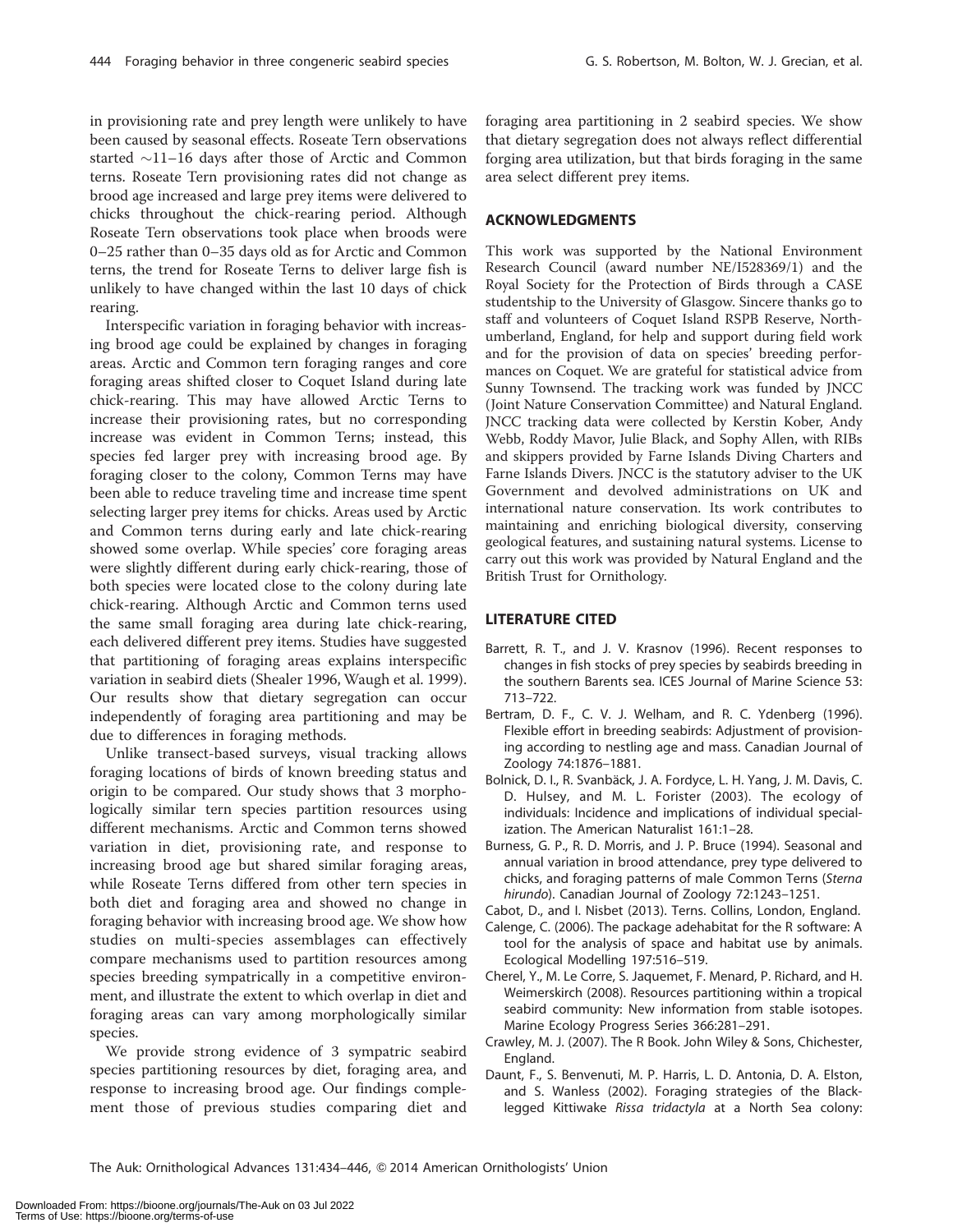Evidence for a maximum foraging range. Marine Ecology Progress Series 245:239–247.

- Dies, J. I., and B. Dies (2005). Kleptoparasitism and host responses in a Sandwich Tern colony of Eastern Spain. Waterbirds 28:167–171.
- Drent, R. H., and S. Daan (1980). The prudent parent: Energetic adjustments in avian breeding. Ardea 68:225–252.
- Duffy, D. C. (1986). Foraging at patches: Interactions between Common and Roseate terns. Ornis Scandinavica 17:47–52.
- Furness, R. W., and D. G. Ainley (1984). Threats to seabird populations presented by commercial fisheries. International Council for Bird Preservation (ICBP) Technical Publication Number 2. ICBP, Cambridge, England.
- Furness, R., and M. Tasker (2000). Seabird–fishery interactions: Quantifying the sensitivity of seabirds to reductions in sandeel abundance, and identification of key areas for sensitive seabirds in the North Sea. Marine Ecology Progress Series 202:253–264.
- Gause, G. F. (1934). The Struggle for Existence. Williams and Wilkins, Baltimore, MD, USA.
- González-Solís, J., D. Oro, L. Jover, X. Ruiz, and V. Pedrocchi (1997). Trophic niche width and overlap of two sympatric gulls in the southwestern Mediterranean. Oecologia 112:75– 80.
- Guilford, T. C., J. Meade, R. Freeman, D. Biro, T. Evans, F. Bonadonna, D. Boyle, S. Roberts, and C. M. Perrins (2008). GPS tracking of the foraging movements of Manx Shearwaters Puffinus puffinus breeding on Skomer Island, Wales. Ibis 150: 462–473.
- Hamer, K. C., R. A. Phillips, S. Wanless, M. P. Harris, and A. G. Wood (2000). Foraging ranges, diets and feeding locations of Gannets Morus bassanus in the North Sea: Evidence from satellite telemetry. Marine Ecology Progress Series 200:257– 264.
- Hamer, K. C., R. A. Phillips, J. K. Hill, S. Wanless, and A. G. Wood (2001). Contrasting foraging strategies of Gannets Morus bassanus at two North Atlantic colonies: Foraging trip duration and foraging area fidelity. Marine Ecology Progress Series 224:283–290.
- Hopkins, C. D., and R. H. Wiley (1972). Food parasitism and competition in two terns. The Auk 89:583–594.
- Lance, M. M., and C. W. Thompson (2005). Overlap in diets and foraging of Common Murres (Uria aalge) and Rhinoceros Auklets (Cerorhinca monocerata) after the breeding season. The Auk 3:887–901.
- Lemmetyinen, R. (1976). Feeding segregation in Arctic and Common terns in southern Finland. The Auk 93:636–640.
- Linnebjerg, J. F., J. Fort, T. Guilford, A. Reuleaux, A. Mosbech, and M. Frederiksen (2013). Sympatric breeding auks shift between dietary and spatial resource partitioning across the annual cycle. PLoS ONE 8(8):e72987.
- Lomnicki, A. (1978). Individual differences between animals and the natural regulation of their numbers. Journal of Animal Ecology 47:461–475.
- Mori, Y., and I. L. Boyd (2004). Segregation of foraging between two sympatric penguin species: Does rate maximisation make the difference? Marine Ecology Progress Series 275: 241–249.
- Nisbet, I. C. T. (1981). Behaviour of Common and Roseate terns after trapping. Colonial Waterbirds 4:44–46.
- Patrick, S. C., A. Charmantier, and H. Weimerskirch (2013). Differences in boldness are repeatable and heritable in a long-lived marine predator. Ecology and Evolution doi:10. 1002/ece3.748
- Pearson, T. H. (1968). The feeding biology of sea-bird species breeding on the Farne Islands, Northumberland. Journal of Animal Ecology 37:521–552.
- Perrow, M. R., E. R. Skeate, and J. J. Gilroy (2011). Visual tracking from a rigid-hulled inflatable boat to determine foraging movements of breeding terns. Journal of Field Ornithology 82:68–79.
- Phalan, B., R. A. Phillips, J. R. D. Silk, V. Afanasyev, A. Fukuda, J. Fox, P. Catry, H. Higuchi, and J. P. Croxall (2007). Foraging behaviour of four albatross species by night and day. Marine Ecology Progress Series 340:271–286.
- R Development Core Team (2011). R: A Language and Environment for Statistical Computing. R Foundation for Statistical Computing, Vienna, Austria.
- Ramos, J. A., E. Sola, L. R. Monteiro, and N. Ratcliffe (1998). Prey delivered to Roseate Tern chicks in the Azores. Journal of Field Ornithology 69:419–429.
- Randall, R. M., and B. M. Randall (1980). Status and distribution of the Roseate Tern in South Africa. Ostrich 51:14–20.
- Ratcliffe, A. N., D. Richardson, R. L. Scott, P. J. Bond, C. Westlake, and S. Stennett (1997). Host selection, attack rates and success rates for Black-headed Gull kleptoparasitism of terns. Colonial Waterbirds 20:227–234.
- Ricklefs, R. E., and S. C. White (1981). Growth and energetics of chicks of the Sooty Tern (Sterna fuscata) and Common Tern (S. hirundo). The Auk 98:361–378.
- Rindorf, A., S. Wanless, and M. P. Harris (2000). Effects of changes in sandeel availability on the reproductive output of seabirds. Marine Ecology Progress Series 202:241–252.
- Robinson, J. A., K. C. Hamer, and L. S. Chivers (2001). Contrasting brood sizes in Common and Arctic terns: The roles of food provisioning rates and parental brooding. The Condor 103: 108–117.
- Rock, J. C., M. L. Leonard, and A. W. Boyne (2007). Do co-nesting Arctic and Common terns partition foraging habitat and chick diets? Waterbirds 30:579–587.
- Rome, M. S., and J. C. Ellis (2004). Foraging ecology and interactions between Herring Gulls and Great Black-backed Gulls in New England. Waterbirds 27:200–210.
- Safina, C. (1990a). Foraging habitat partitioning in Roseate and Common terns. The Auk 107:351–358.
- Safina, C. (1990b). Bluefish mediation of foraging competition between Roseate and Common terns. Ecology 71:1804– 1809.
- Safina, C., R. Wagner, D. Witting, and K. J. Smith (1990). Prey delivered to Roseate and Common tern chicks: Composition and temporal variability. Journal of Field Ornithology 61:331– 338.
- Shealer, D. A. (1996). Foraging habitat use and profitability in tropical Roseate Terns and Sandwich Terns. The Auk 113: 209–217.
- Shealer, D. A. (1998). Size-selective predation by a specialist forager, the Roseate Tern. The Auk 115:519–525.
- Shealer, D. A. (2001). Foraging behaviour and food of seabirds. In Biology of Marine Birds (E. A. Schreiber and J. Burger, Editors). CRC Marine Biology Series 1, CRC Press, Boca Raton, FL, USA. pp. 137–177.